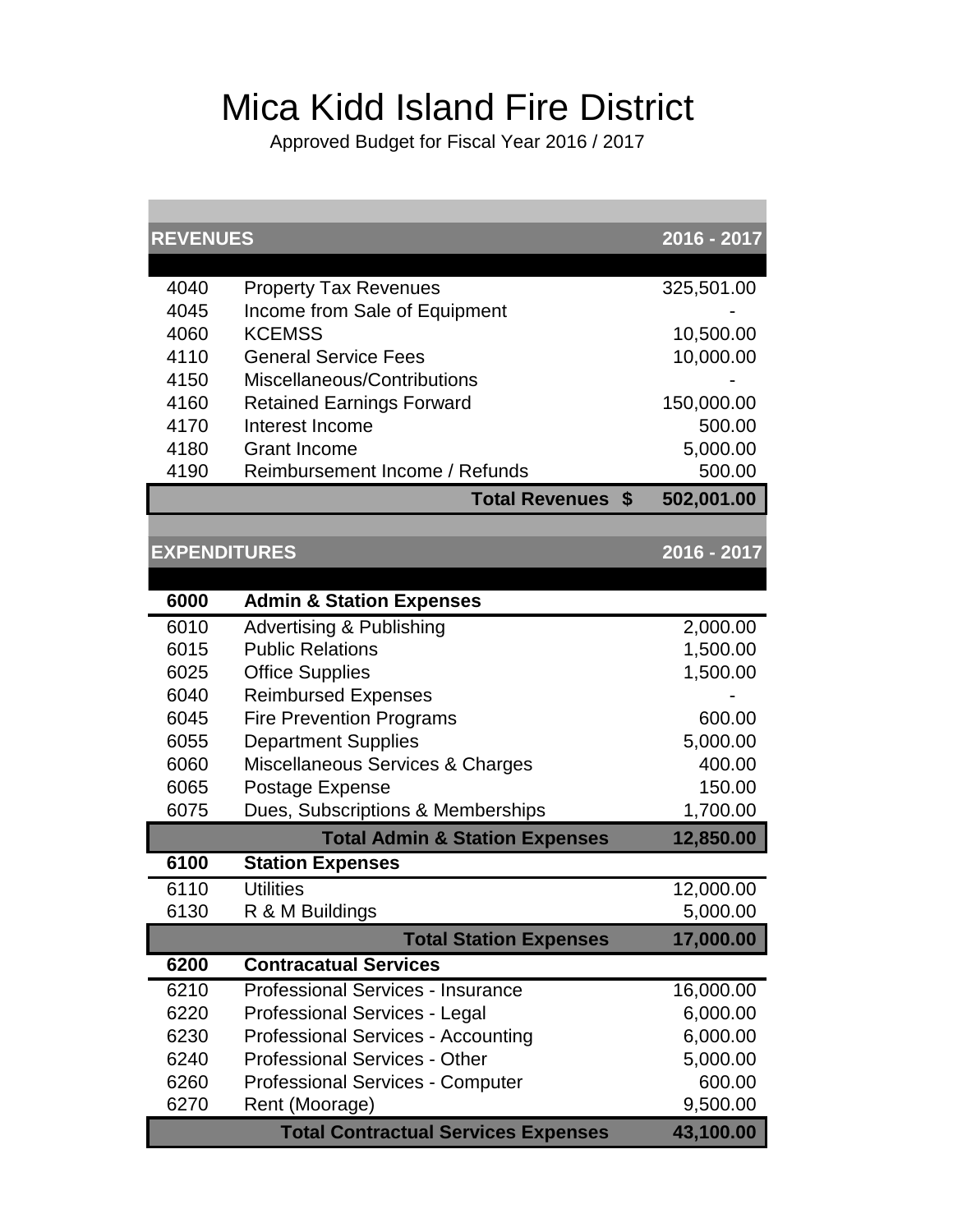## Mica Kidd Island Fire District

Approved Budget for Fiscal Year 2016 / 2017

| 6300 | <b>Operational Expenses</b>            |            |
|------|----------------------------------------|------------|
| 6305 | Fleet Services R & M                   | 11,000.00  |
| 6330 | <b>Operating Fuel</b>                  | 7,000.00   |
|      | <b>Total Operational Expenses</b>      | 18,000.00  |
| 6400 | <b>Responder Expense</b>               |            |
| 6440 | <b>Personnel Training</b>              | 7,500.00   |
| 6450 | <b>Recognitions &amp; Awards</b>       | 5,000.00   |
| 6460 | <b>Uniform Expense</b>                 | 5,000.00   |
| 6480 | <b>Travel &amp; Meetings</b>           | 1,500.00   |
| 6490 | Rehab                                  | 500.00     |
|      | <b>Total Operational Expenses</b>      | 19,500.00  |
| 6500 | <b>Equipment Expense</b>               |            |
| 6525 | <b>Information System</b>              | 1,000.00   |
| 6530 | <b>Minor Equipment</b>                 | 19,951.00  |
| 6540 | R & M Equipment                        | 3,000.00   |
|      | <b>Total Equipment Expenses</b>        | 23,951.00  |
| 6800 | <b>Capital Projects</b>                |            |
| 6810 | Fleet Services R & M                   |            |
| 6850 | <b>Capital Equipment</b>               | 196,500.00 |
|      | <b>Total Equipment Expenses</b>        | 196,500.00 |
| 6900 | <b>Payroll Expenses</b>                |            |
| 6920 | <b>Health &amp; Accident Insurance</b> | 28,000.00  |
| 6935 | <b>Worker's Compensation</b>           | 7,000.00   |
| 6940 | <b>PERSI</b> (State Retirement)        | 19,500.00  |
| 6950 | Payroll Expense - Other                |            |
| 6955 | <b>New Hire Expense</b>                | 600.00     |
| 6960 | <b>Full Time Wages</b>                 | 100,000.00 |
| 6970 | <b>FICA Taxes</b>                      | 12,500.00  |
| 6975 | Unemployment Insurance                 | 1,500.00   |
| 6980 | Part Time Wages                        |            |
| 6985 | Immunizations / Physicals              | 2,000.00   |
|      | <b>Total Equipment Expenses</b>        | 171,100.00 |
|      |                                        |            |
|      | <b>Total Expenditures</b>              | 502,001.00 |